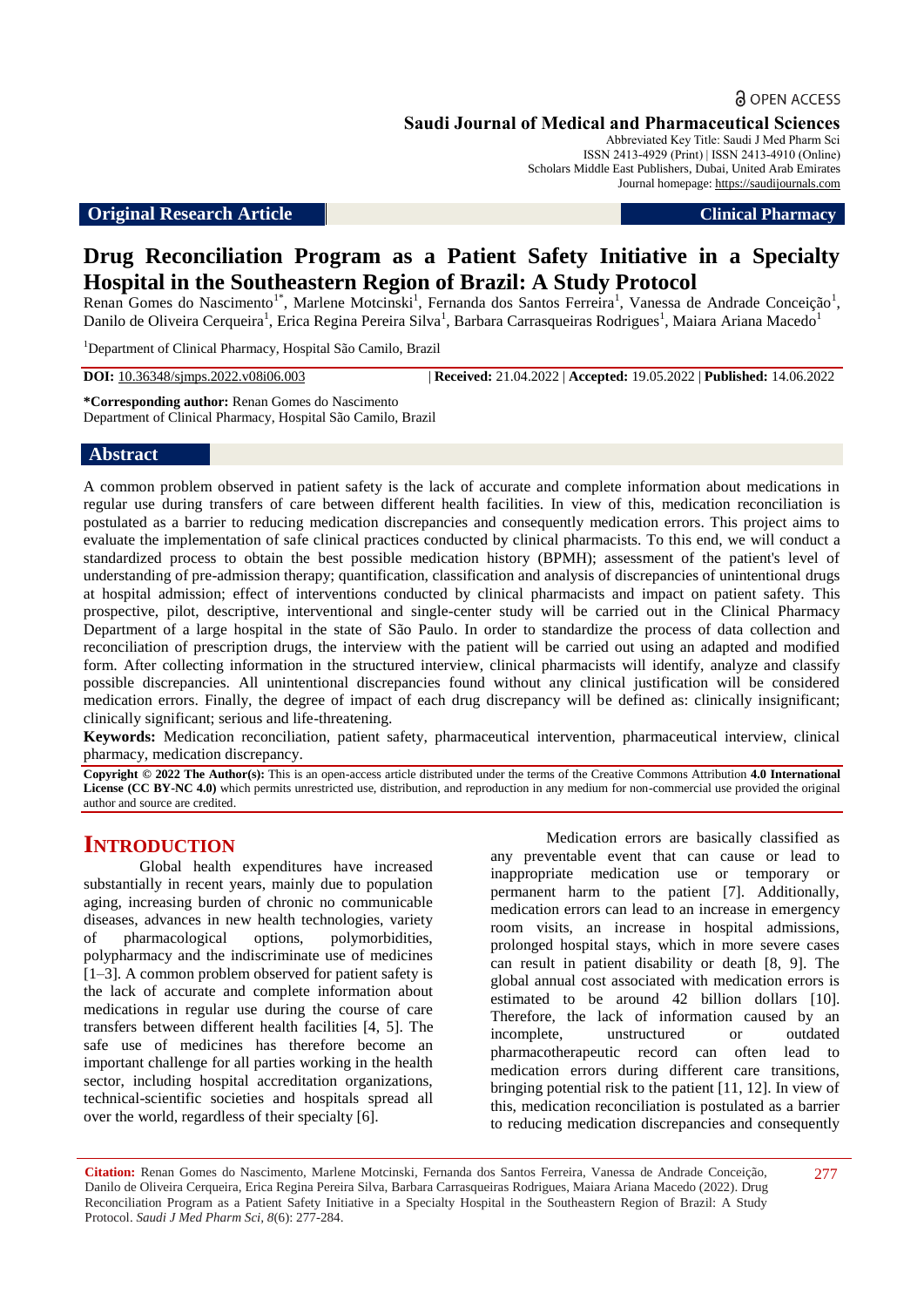medication errors, especially when conducted by clinical pharmacists [13–15].

Medication reconciliation is basically defined as the formal process of obtaining, verifying and documenting a precise list of drugs used by the patient before hospital admission, including the name of the drug's active ingredient, dosage, frequency, route of administration and comparing them with the current medical prescription in order to identify possible drug discrepancies, consequently increasing patient safety and the results of their pharmacotherapy [16, 17]. The Qmentum International Excellence Program seeks best practices in health care to reduce potential adverse events and medication discrepancies. To achieve this goal, one of the ROPs (Required Organizational Practice) Qmentum describes the expectation for medication reconciliation of patients newly admitted to the health care institution. [18–20].

Several studies have reported that at least 50% of patients recently admitted to hospital units had some type of medication discrepancy in their aforementioned medical prescriptions [21–23]. Incomplete or poorly structured medication histories at the time of hospital admission were cited as the cause of up to 2/3 of prescription errors and could have relevant clinical consequences for the patient [24–26]. The error most commonly reported in different studies is the omission of one or more medications regularly used by the patient [27–29].

The agreement that medication reconciliation is a fundamental process during patient admission and that it contributes to their safety and better results from their medication therapy is unanimous among different health professionals, especially among nurses, doctors and pharmacists [30, 31]. To date, there is no consensus or determination on which professional should be responsible for the medication reconciliation process and who should be designated to obtain the best possible medication history (BPMH) [32]. Other challenges include: Absence of standardized processes, time constraints, inadequate records, reduced staff numbers, ineffective communication, and lack of familiarity with patient pharmacotherapy and pathophysiology [33, 34].

In recent studies, a decrease in adverse drug events and a reduction in healthcare costs have been demonstrated with the involvement of clinical pharmacists in medication reconciliation during hospital admission [35–38]. As drug specialists, clinical pharmacists are more thorough than other healthcare professionals and are able to efficiently manage the drug therapy of the patient newly admitted to a hospital unit, thus ensuring better pharmacotherapy results based on the current clinical picture; prevention and detection of drug-related problems (DRPs); efficient and more complete collection of the history of medications used

regularly; more accurate information on the patient's allergic profile (drugs and food); transferring and sharing important information in a timely manner and decreasing mortality rates [33, 35, 39].

The main objective of this project is to evaluate the implementation of safe clinical practices conducted by clinical pharmacists in a specialty hospital in the metropolitan region of São Paulo. To this end, we will conduct a standardized process of obtaining the best possible drug history; assessment of the patient's level of understanding of pre-admission therapy; quantification, classification and analysis of discrepancies of unintentional drugs at hospital admission; effects of interventions conducted by clinical pharmacists and impact on patient safety.

# **MATERIAL AND METHODS**

#### **Scenario and Study Period**

This prospective, pilot, descriptive, interventional and unicentric study will be carried out in the Clinical Pharmacy Department of a Large Hospital, located in the southeastern region of Brazil. It is a private specialty hospital, a reference in the metropolitan region of São Paulo, with a structure of 257 beds and offering more than 190,000 medical consultations, 20,000 hospitalizations and 8,000 surgical procedures annually. The corresponding period of this study will be around three months or until we obtain the "n" of at least 385 patients recruited. This project will start after evaluation and approval by the Institutional Research Ethics Committee.

### **Patient Selection and Recruitment**

Participants in this study will be considered eligible if they are hospitalized for at least 72 hours, regardless of gender, aged  $\geq$  18 years, admitted to either the adult emergency department (PSA) or elective procedures, and using  $\geq$  2regular prescription drugs. Eligible patients will be identified within the first 24 hours of hospitalization and will be contacted by a clinical pharmacist and invited to participate in the study, with the proper completion of the Informed Consent Form (ICF).

Patients whose medication history was not collected within the first 24 hours of hospital admission, patients who were unable to answer the necessary questions to complete the structured interview and who did not have a family member or caregiver who could be interviewed in their place, patients who were discharged or died before completing 72 hours of hospitalization and patients who were not interested in participating in the study or who are transferred to another hospital unit. Comatose, psychiatric, unresponsive patients with significant language limitations will also be excluded from the study.

#### **Clinical Pharmacists Team**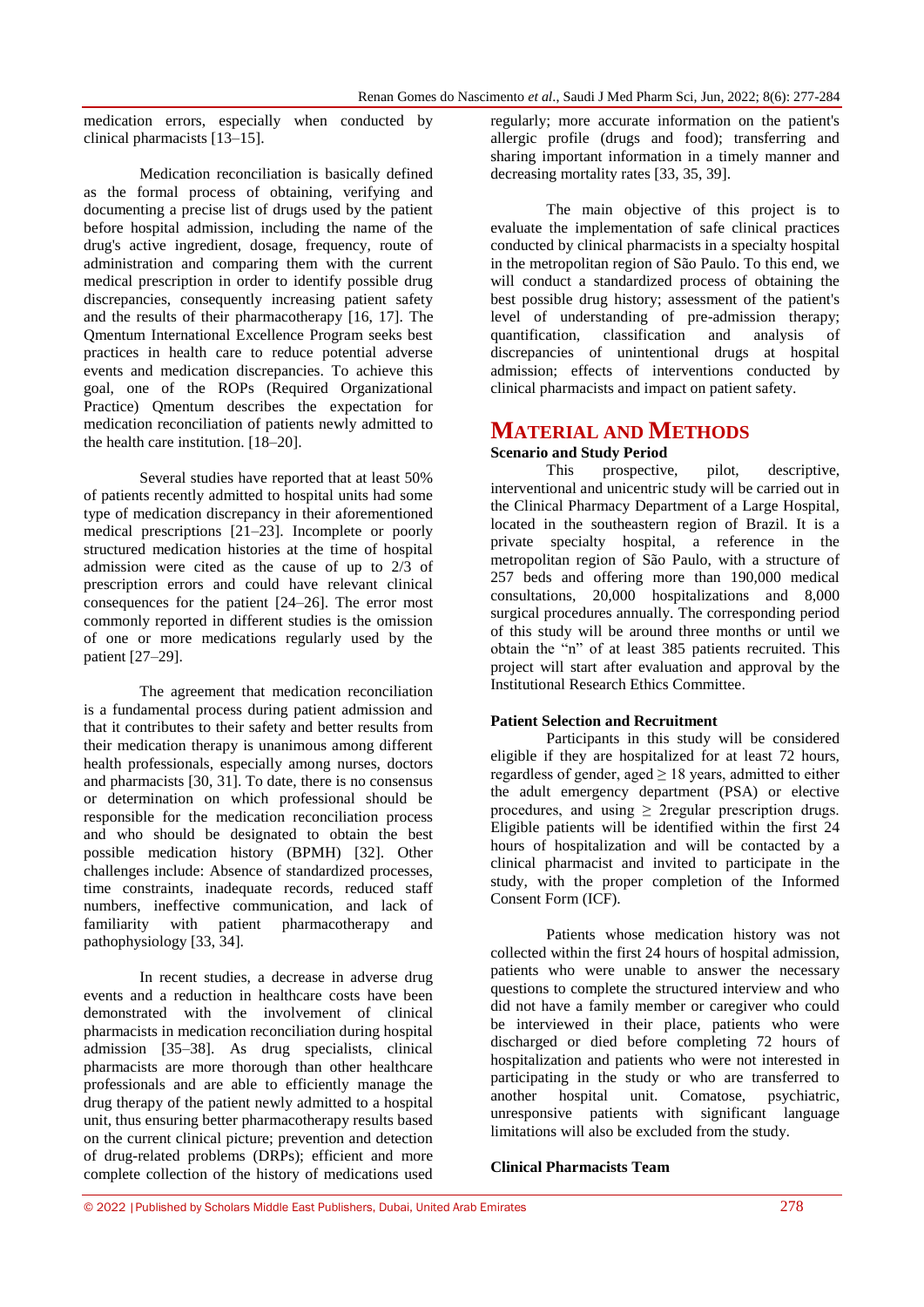The entire clinical pharmacist team will conduct standardized training to obtain the best possible medication history (BPMH) upon hospital admission. Didactic training will include: review of core publications; review of general and specific medication reconciliation manuals; workflow guides; theoretical classes and didactic training evaluation. The service for interviewing and collecting the history of medication used in the past will operate 12 hours a day (07:00 to 19:00), 7 days a week, at the times of greatest volume of hospitalizations.

#### **Medication Reconciliation Process**

**HOSPITAL ADMISSION**

The complete history of the regular use of medicines will be obtained soon after the patient's hospitalization (prescription or non-prescription drugs, nutraceuticals, vitamins, herbal medicines, parenteral nutrition and herbal and homeopathic medicines) through the bedside interview, guaranteeing total confidentiality of the information provided and being complemented with other sources of information, including previous hospital records (present in our computerized system), medical prescriptions, examination of packaging, labels, bottles and medication boxes and interview with the family member, companion and/or caregiver, when possible.

In order to standardize the process of data collection and reconciliation of prescription drugs, highly trained clinical pharmacists conducted the entire process within the first 24 hours after hospital admission. The interview with the patient will be carried out using a form adapted and modified from other previous studies, which was standardized at the end by the team of clinical pharmacists [22, 40, 41] (Table 1). All clinical pharmacists involved in this study will use the designed and standardized form as a basic requirement in the hospital admission bedside interview.

#### **Table 1: Standardized form for the bedside interview**

| HUSPITAL ADMISSIUN                                 |                                 |         |                               |                    |                                 |  |  |  |
|----------------------------------------------------|---------------------------------|---------|-------------------------------|--------------------|---------------------------------|--|--|--|
| PATIENT'S FULL NAME:                               |                                 |         |                               |                    |                                 |  |  |  |
| <b>INTERNATIONAL SECTOR:</b>                       | <b>BED:</b>                     |         |                               | <b>ATTENDANCE:</b> |                                 |  |  |  |
| DATE AND TIME OF HOSPITALIZATION:                  |                                 |         |                               |                    |                                 |  |  |  |
| DATE AND TIME OF BEIRA-LEITO PHARMACEUTICAL VISIT: |                                 |         |                               |                    |                                 |  |  |  |
| <b>DURATION OF BEIRA-LETO VISIT:</b>               |                                 |         |                               |                    |                                 |  |  |  |
| DEMOGRAPHIC AND CLINICAL-PATHOLOGICAL DATA         |                                 |         |                               |                    |                                 |  |  |  |
| AGE:                                               | <b>GENDER:</b>                  | WEIGHT: |                               |                    | <b>HEIGHT:</b>                  |  |  |  |
|                                                    | MALE $\square$ FEMALE $\square$ |         |                               |                    |                                 |  |  |  |
| <b>EDUCATIONAL LEVEL:</b>                          |                                 |         |                               |                    |                                 |  |  |  |
| $\Box$ WITHOUT EDUCATIONAL LEVEL                   |                                 |         |                               |                    |                                 |  |  |  |
| $\Box$ COMPLETE ELEMENTARY SCHOOL                  |                                 |         |                               |                    |                                 |  |  |  |
|                                                    | $\Box$ COMPLETE HIGH SCHOOL     |         |                               |                    |                                 |  |  |  |
| $\Box$ COMPLETE HIGHER EDUCATION                   |                                 |         |                               |                    |                                 |  |  |  |
| $\Box$ COMPLETE LATU SENSU POSTGRADUATE            |                                 |         |                               |                    |                                 |  |  |  |
| $\Box$ COMPLETE STRITU SENSU POSTGRADUATE          |                                 |         |                               |                    |                                 |  |  |  |
| <b>PROFESSION:</b>                                 |                                 |         |                               |                    |                                 |  |  |  |
| SMOKE: YES $\square$ NO $\square$                  |                                 |         | IF YES, HOW MANY PACKS/DAY?   |                    |                                 |  |  |  |
| <b>ETHYLIST:</b> YES $\Box$ NO $\Box$              |                                 |         | IF YES. HOW MANY DRINKS/WEEK? |                    |                                 |  |  |  |
| PHYSICAL ACTIVITY PRACTITIONER:                    |                                 |         |                               |                    | IF YES, FREQUENCY AND DURATION? |  |  |  |
| YES $\square$ NO $\square$                         |                                 |         |                               |                    |                                 |  |  |  |
| <b>HAVE SOME DEFICIENCIES:</b>                     |                                 |         |                               |                    |                                 |  |  |  |
| $\Box$ PHYSICAL OR MOTOR                           |                                 |         |                               |                    |                                 |  |  |  |
| $\Box$ LOOK                                        |                                 |         |                               |                    |                                 |  |  |  |
| $\Box$ HEARING                                     |                                 |         |                               |                    |                                 |  |  |  |
| $\Box$ INTELLECTUAL                                |                                 |         |                               |                    |                                 |  |  |  |
| $\Box$ DOES NOT HAVE                               |                                 |         |                               |                    |                                 |  |  |  |
| <b>RESIDENCE:</b>                                  |                                 |         |                               |                    |                                 |  |  |  |
| $\Box$ LIVE ALONE                                  |                                 |         |                               |                    |                                 |  |  |  |
| $\Box$ LIVES WITH FAMILY                           |                                 |         |                               |                    |                                 |  |  |  |
| $\Box$ LIVES WITH A CAREGIVER                      |                                 |         |                               |                    |                                 |  |  |  |
| $\Box$ LIVES IN A RETIREMENT HOME                  |                                 |         |                               |                    |                                 |  |  |  |
| <b>CAUSE OF HOSPITALIZATION/ACTIVE PROBLEMS:</b>   |                                 |         |                               |                    |                                 |  |  |  |
| <b>OTHER COMMODITIES:</b>                          |                                 |         |                               |                    |                                 |  |  |  |
| PREVIOUS HOSPITALIZATIONS:                         |                                 |         | IF YES, WHY AND FOR HOW LONG? |                    |                                 |  |  |  |
| YES $\square$ NO $\square$                         |                                 |         |                               |                    |                                 |  |  |  |
| BEST POSSIBLE MEDICATION HISTORY (BPMH)            |                                 |         |                               |                    |                                 |  |  |  |
| <b>SOURCE OF INFORMATION OBTAINED:</b>             |                                 |         |                               |                    |                                 |  |  |  |
| $\Box$ INTERVIEW WITH THE PATIENT                  |                                 |         |                               |                    |                                 |  |  |  |
| $\Box$ INTERVIEW WITH THE FAMILY                   |                                 |         |                               |                    |                                 |  |  |  |
| $\Box$ INTERVIEW WITH THE CAREGIVER                |                                 |         |                               |                    |                                 |  |  |  |
| $\Box$ MEDICAL PRESCRIPTION                        |                                 |         |                               |                    |                                 |  |  |  |
| $\Box$ REVIEW OF PREVIOUS RECORDS                  |                                 |         |                               |                    |                                 |  |  |  |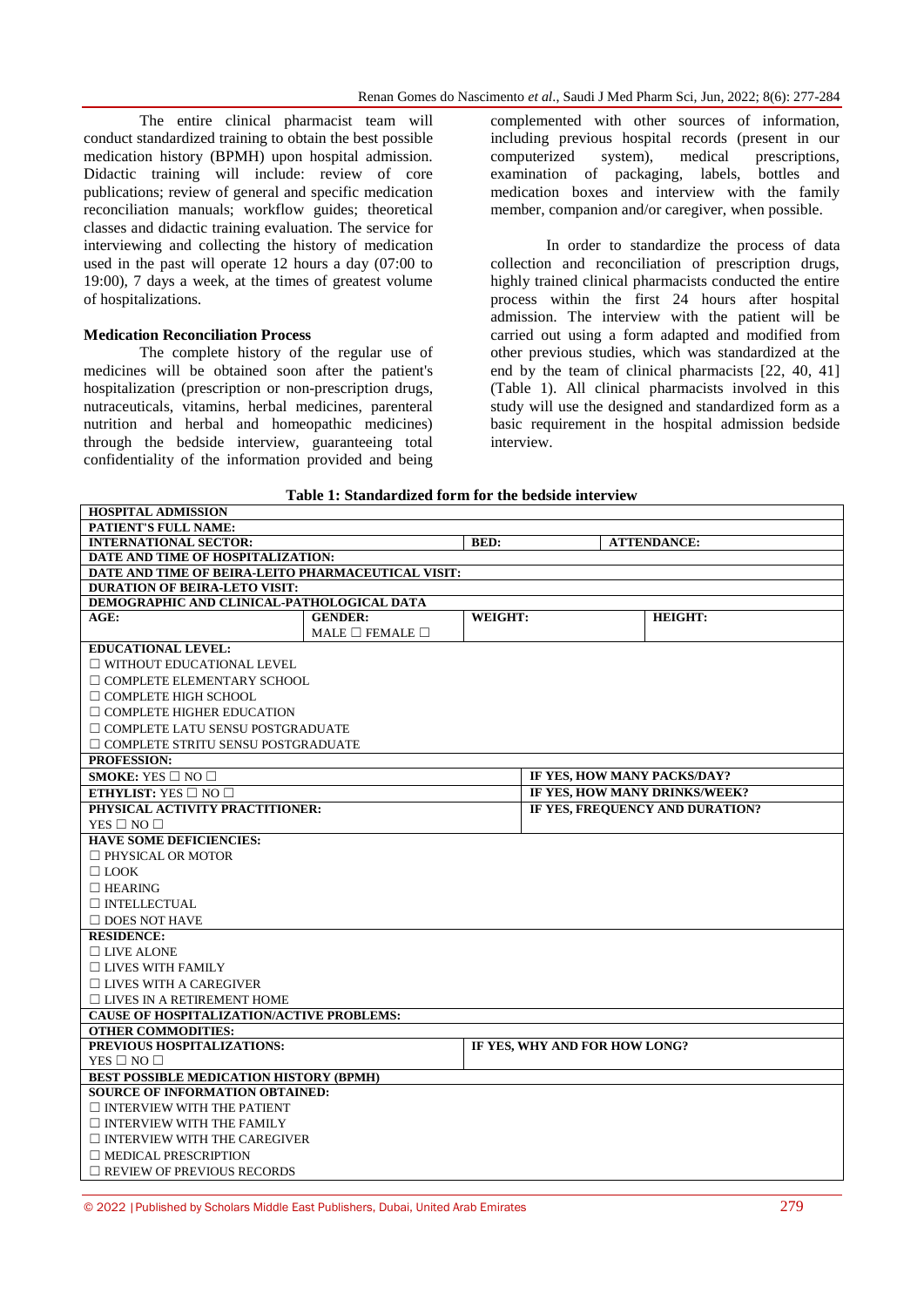Renan Gomes do Nascimento *et al*., Saudi J Med Pharm Sci, Jun, 2022; 8(6): 277-284

| $\Box$ DRUG BOTTLES AND BOX PACKAGING                                                                                                                 |                                       |                                   |                                                                                       |                 |                          |                |                                             |                                            |
|-------------------------------------------------------------------------------------------------------------------------------------------------------|---------------------------------------|-----------------------------------|---------------------------------------------------------------------------------------|-----------------|--------------------------|----------------|---------------------------------------------|--------------------------------------------|
| HAS SOME HYPERSENSITIVITY/ALLERGY:                                                                                                                    |                                       |                                   | IF YES, TO WHICH MEDICINES AND EFFECTS                                                |                 |                          |                |                                             |                                            |
| YES $\square$ NO $\square$                                                                                                                            |                                       |                                   | PRESENTED?                                                                            |                 |                          |                |                                             |                                            |
| FORM OF HOSPITAL ADMISSION                                                                                                                            |                                       |                                   |                                                                                       |                 |                          |                |                                             |                                            |
| $\Box$ ADULT EMERGENCY AID                                                                                                                            |                                       |                                   |                                                                                       |                 |                          |                |                                             |                                            |
| $\Box$ ELECTIVE PROCEDURE<br>PRE-ADMISSION MEDICATION                                                                                                 | <b>USED DOSE</b>                      |                                   |                                                                                       |                 |                          |                |                                             |                                            |
| <b>(TRADE NAME AND/OR ACTIVE</b>                                                                                                                      |                                       |                                   |                                                                                       |                 |                          |                |                                             |                                            |
| <b>PRINCIPLE</b> )                                                                                                                                    |                                       |                                   |                                                                                       |                 |                          |                |                                             |                                            |
|                                                                                                                                                       |                                       |                                   |                                                                                       |                 |                          |                |                                             |                                            |
|                                                                                                                                                       |                                       |                                   |                                                                                       |                 |                          |                |                                             |                                            |
|                                                                                                                                                       |                                       |                                   |                                                                                       |                 |                          |                |                                             |                                            |
|                                                                                                                                                       |                                       |                                   |                                                                                       |                 |                          |                |                                             |                                            |
|                                                                                                                                                       |                                       |                                   |                                                                                       |                 |                          |                |                                             |                                            |
|                                                                                                                                                       |                                       | <b>ADMINISTRATION</b><br>ROUTE OF | FREQUENCY                                                                             |                 | DURATION OF<br>TREATMENT | NO DISCREPANCY | <b>JUSTIFIED<br/>DISCREPANCY</b>            | <b>UNINTENTIONAL</b><br><b>DISCREPANCY</b> |
|                                                                                                                                                       |                                       |                                   |                                                                                       |                 |                          |                |                                             |                                            |
|                                                                                                                                                       |                                       |                                   |                                                                                       |                 |                          |                |                                             |                                            |
|                                                                                                                                                       |                                       |                                   |                                                                                       |                 |                          |                |                                             |                                            |
|                                                                                                                                                       |                                       |                                   |                                                                                       |                 |                          |                |                                             |                                            |
|                                                                                                                                                       |                                       |                                   |                                                                                       |                 |                          |                |                                             |                                            |
|                                                                                                                                                       |                                       |                                   |                                                                                       |                 |                          |                |                                             |                                            |
|                                                                                                                                                       |                                       |                                   |                                                                                       |                 |                          |                |                                             |                                            |
|                                                                                                                                                       |                                       |                                   |                                                                                       |                 |                          |                |                                             |                                            |
|                                                                                                                                                       |                                       |                                   |                                                                                       |                 |                          |                |                                             |                                            |
|                                                                                                                                                       |                                       |                                   |                                                                                       |                 |                          |                |                                             |                                            |
| <b>BEST POSSIBLE MEDICATION HISTORY (BPMH)</b><br>DO YOU USE ANY MEDICATION WITHOUT MEDICAL<br>IF YES, WHAT MEDICINES, DOSE USED, FREQUENCY AND       |                                       |                                   |                                                                                       |                 |                          |                |                                             |                                            |
| PRESCRIPTION?                                                                                                                                         |                                       | <b>ROUTE OF ADMINISTRATION?</b>   |                                                                                       |                 |                          |                |                                             |                                            |
| YES $\square$ NO $\square$                                                                                                                            |                                       |                                   |                                                                                       |                 |                          |                |                                             |                                            |
| DO YOU USE ANY SUPPLEMENTS, MINERALS OR                                                                                                               |                                       |                                   |                                                                                       |                 |                          |                | IF YES, WHAT IS THE COMPOSITION, DOSE USED, |                                            |
| VITAMINS?                                                                                                                                             |                                       |                                   | FREQUENCY AND ROUTE OF ADMINISTRATION?                                                |                 |                          |                |                                             |                                            |
| YES $\square$ NO $\square$                                                                                                                            |                                       |                                   |                                                                                       |                 |                          |                |                                             |                                            |
| DO YOU USE ANY HERBAL-BASED PREPARATIONS OR<br>PHYTOTHERAPY AND HOMEOPATHIC PRODUCTS?                                                                 |                                       |                                   | IF YES, WHAT IS THE COMPOSITION, DOSE USED,<br>FREQUENCY AND ROUTE OF ADMINISTRATION? |                 |                          |                |                                             |                                            |
| YES $\square$ NO $\square$                                                                                                                            |                                       |                                   |                                                                                       |                 |                          |                |                                             |                                            |
| THERAPY UNDERSTANDING LEVEL                                                                                                                           |                                       |                                   |                                                                                       |                 |                          |                |                                             |                                            |
| PATIENT'S UNDERSTANDING LEVEL ABOUT PRE-                                                                                                              |                                       |                                   |                                                                                       |                 |                          |                |                                             |                                            |
|                                                                                                                                                       |                                       |                                   | ADMISSION MEDICINES (GLOBAL SUBJECTIVE                                                |                 |                          |                |                                             |                                            |
|                                                                                                                                                       | <b>ASSESSMENT</b> )<br><b>PARTIAL</b> |                                   |                                                                                       |                 |                          |                |                                             |                                            |
|                                                                                                                                                       | <b>TOTAL</b>                          |                                   |                                                                                       |                 | <b>LOWER</b>             |                |                                             |                                            |
| DOES THE PATIENT KNOW WHY HE/SHE IS USING HIS/HER<br><b>MEDICATIONS?</b>                                                                              |                                       |                                   |                                                                                       |                 |                          |                |                                             |                                            |
| IS THE PATIENT ADEOUATELY AWARE OF HIS/HER                                                                                                            |                                       |                                   |                                                                                       |                 |                          |                |                                             |                                            |
| <b>COMORBIDITIES?</b>                                                                                                                                 |                                       |                                   |                                                                                       |                 |                          |                |                                             |                                            |
| DOES THE PATIENT KNOW IN DETAIL THE DAILY DOSE OF                                                                                                     |                                       |                                   |                                                                                       |                 |                          |                |                                             |                                            |
| HIS/HER MEDICATIONS?                                                                                                                                  |                                       |                                   |                                                                                       |                 |                          |                |                                             |                                            |
| DOES THE PATIENT USE THE MEDICATION CORRECTLY<br>(ROUTE OF ADMINISTRATION AND DOSAGE)?                                                                |                                       |                                   |                                                                                       |                 |                          |                |                                             |                                            |
| DOES THE PATIENT HAVE AN UNDERSTANDING OF THE                                                                                                         |                                       |                                   |                                                                                       |                 |                          |                |                                             |                                            |
| DURATION OF THEIR TREATMENT?)                                                                                                                         |                                       |                                   |                                                                                       |                 |                          |                |                                             |                                            |
| DOES THE PATIENT KNOW ABOUT THE RISKS IF THE                                                                                                          |                                       |                                   |                                                                                       |                 |                          |                |                                             |                                            |
| TREATMENT IS NOT DONE CORRECTLY?                                                                                                                      |                                       |                                   |                                                                                       |                 |                          |                |                                             |                                            |
| <b>PUNCTUATION</b><br>· TOTAL (5 POINTS)                                                                                                              |                                       |                                   |                                                                                       |                 |                          |                |                                             |                                            |
| · PARTIAL (3 POINTS)                                                                                                                                  |                                       |                                   |                                                                                       |                 |                          |                |                                             |                                            |
| • LOWER (1 POINT)                                                                                                                                     |                                       |                                   |                                                                                       |                 |                          |                |                                             |                                            |
| <b>LEVEL OF UNDERSTANDING</b>                                                                                                                         |                                       |                                   |                                                                                       | <b>MODERATE</b> |                          |                | <b>LOWER LEVEL</b>                          |                                            |
| • HIGH LEVEL (23 - 30 POINTS)                                                                                                                         |                                       |                                   |                                                                                       | <b>LEVEL</b>    |                          |                |                                             |                                            |
| • MODERATE LEVEL (14 - 22 POINTS)<br>• LOW LEVEL (6 - 13 POINTS)                                                                                      |                                       |                                   |                                                                                       |                 |                          |                |                                             |                                            |
|                                                                                                                                                       |                                       |                                   |                                                                                       |                 |                          |                |                                             |                                            |
| PHARMACEUTICAL INTERVENTION                                                                                                                           |                                       |                                   |                                                                                       |                 |                          |                |                                             |                                            |
| UNINTENTIONAL DRUG DISCREPANCIES                                                                                                                      |                                       |                                   |                                                                                       |                 |                          |                |                                             |                                            |
| • For all cases in which there was no clarification based on the patient's clinical condition or care plan, it will be considered a medication error. |                                       |                                   |                                                                                       |                 |                          |                |                                             |                                            |
|                                                                                                                                                       |                                       |                                   |                                                                                       |                 |                          |                |                                             |                                            |

| TOT an cases in which there was no claimication based on the battern's chincal condition of care bian. It will be considered a medication effor. |                |                     |                                            |  |  |  |
|--------------------------------------------------------------------------------------------------------------------------------------------------|----------------|---------------------|--------------------------------------------|--|--|--|
| <b>DRUGS</b>                                                                                                                                     | <b>TYPE OF</b> | <b>INTERVENTION</b> | ACCEPTED OR RESOLVED WITHIN 72 HOURS POST- |  |  |  |
|                                                                                                                                                  | <b>ERROR</b>   | <b>PERFORMED</b>    | <b>HOSPITALIZATION</b>                     |  |  |  |
|                                                                                                                                                  |                |                     |                                            |  |  |  |
|                                                                                                                                                  |                |                     |                                            |  |  |  |
|                                                                                                                                                  |                |                     |                                            |  |  |  |
|                                                                                                                                                  |                |                     |                                            |  |  |  |

© 2022 |Published by Scholars Middle East Publishers, Dubai, United Arab Emirates 280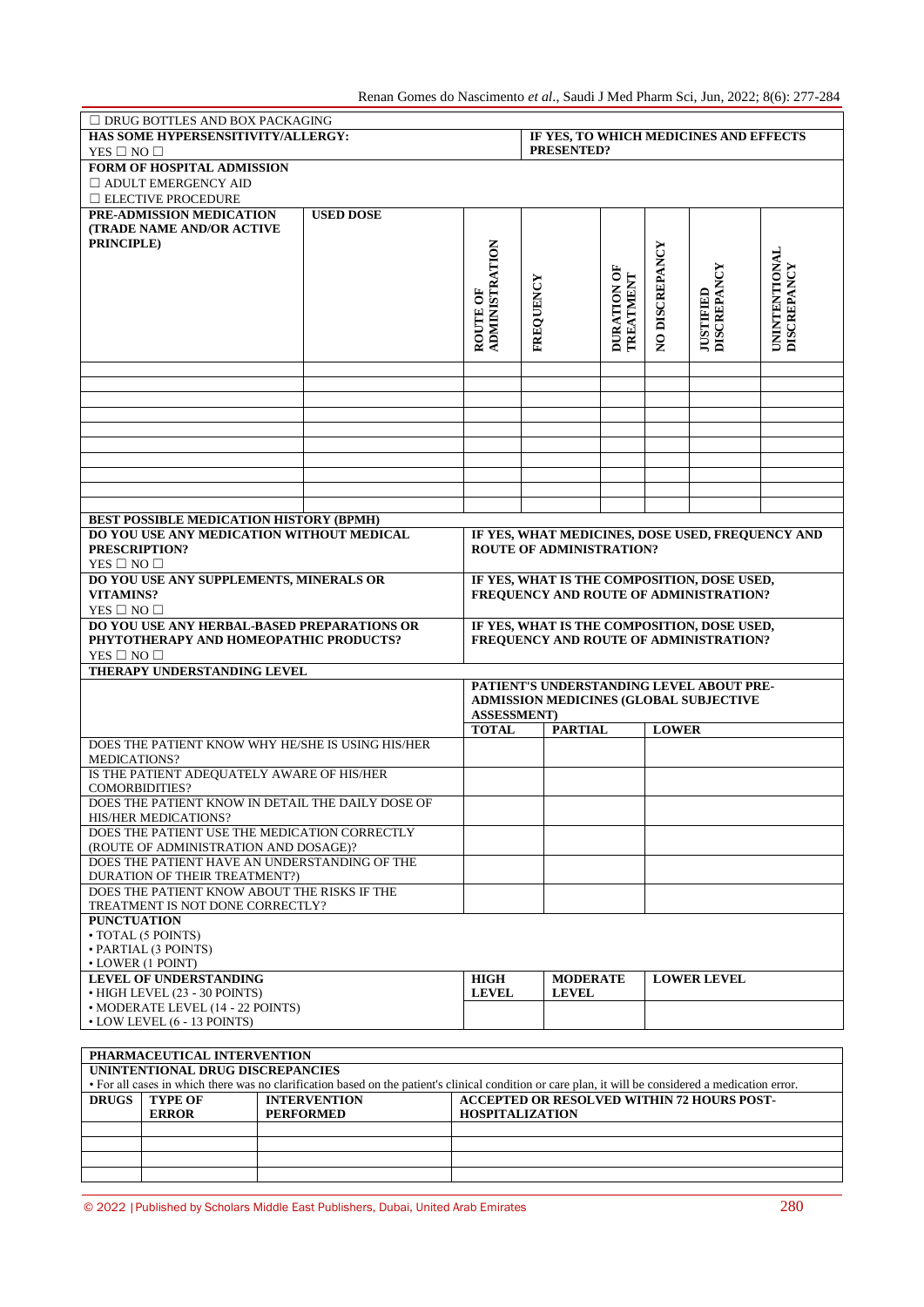| the control of the control of the con-<br>the contract of the contract of |                                                                                                                       |  |
|---------------------------------------------------------------------------|-----------------------------------------------------------------------------------------------------------------------|--|
|                                                                           | <u> 1989 - Andrea San Andrea Andrea Andrea Andrea Andrea Andrea Andrea Andrea Andrea Andrea Andrea Andrea Andrea </u> |  |
|                                                                           |                                                                                                                       |  |

A complete history of regular drug use will be obtained before hospital admission (prescription or nonprescription drugs, nutraceuticals, vitamins, herbal preparations, parenteral nutrition and herbal and homeopathic products) by the bedside interview, ensuring total confidentiality of the information provided and being complemented with other sources of information, including previous hospital records (present in our computerized system), medical prescriptions, examination of packaging, labels, bottles and medication boxes and interview with the family member, companion and/or caregiver, when possible. All available information sources used to obtain the best possible medication history (BPMH) will be recorded in the *Philips Tasy* system. In addition, the BPMH will include information on relevant demographic and clinical data, adverse drug events previously experienced by the patient, social history, level of adherence, and pre-admission drug understanding. Patients' level of understanding of their pre-admission therapy will be assessed as high, medium, or low, depending on whether the patient could provide the name, dose, route of administration, frequency, accuracy of time of use, and its recommendation [42–44].

A comparison of the patient's pre-admission medication list with the current medical prescription will be conducted to identify any medication discrepancies, determine possible reasons, and attempt to resolve them within 72 hours. All fully completed forms will be included for data analysis. No intervention or alteration in medical prescription will be carried out without the consent of the clinical team, who will be completely free to deny the suggestion proposed by the clinical pharmacists.

### **Classification of Discrepancies and Severity of Error**

After collecting information in the structured interview, clinical pharmacists will identify, analyze and classify discrepancies according to the process developed by Northwestern Memorial Hospital, called the *MATCH Toolkit* [45]. The discrepancies found will be classified as: no discrepancy (total reconciliation); justified and/or intended discrepancy (with substitution with a drug from the same pharmacological group or appropriate based on the patient's plan of care) and unintentional discrepancy (required clarification because there was no explanation based on the patient's clinical condition or plan of care) [46].

All unintentional discrepancies found without any clinical justification will be considered medication errors and classified in one of the following categories: medication omission (patient used a necessary

medication that is not prescribed and without any clinical justification for non-continuation of treatment); dosage (drug dose different from usual use without justification for your clinical situation, such as alteration in renal or hepatic function); frequency (cases in which it will be necessary to adjust the drug administration interval); route of administration (cases in which the route of administration is changed without clinical justification) and therapeutic duplication (use of two or more drugs of the same therapeutic class prescribed for the same clinical condition, resulting in unnecessary duplication) [47].

The degree of impact of each drug discrepancy will be defined as: clinically insignificant (discrepancy unlikely to cause discomfort or clinical deterioration to the patient); clinically significant (discrepancy with the potential to cause mild to moderate discomfort and may require further monitoring); severe (a discrepancy that has the potential to cause significant harm and is likely to require additional intervention or may require prolonged hospital stay) and life-threatening (a discrepancy that has the potential to cause patient death or is likely to lead to death without the use of emergency intervention interventions). life support). This classification method was proposed by *The National Coordinating Council for Medication Error Reporting and Prevention* (NCC MERP) [47, 48].

Discrepancies that need clarification will be communicated to the specialist physician accompanying the patient through one or more of the following forms of communication: oral, telephone, text message, communication application or recording in the patient's medical record. In any case, any signal to the medical team, regardless of the means of communication used, will be recorded in an electronic medical record. Interventions that result in correction within the first 72 hours of hospitalization will be considered accepted.

In order to identify possible predictors of unintentional medication discrepancy, we will correlate the discrepancies with the different data collected in the present study, such as: demographic factors (age, gender, education, professional status and life habits); clinical characteristics (comorbidities, history of adverse drug reactions, type and length of previous hospital stay, and number of active drugs in the outpatient profile) and patients' level of understanding of their pre-admission treatment.

The ATC classification (Anatomical, Therapeutic, Chemical Classification System) will be used in the analysis of drugs with justified and/or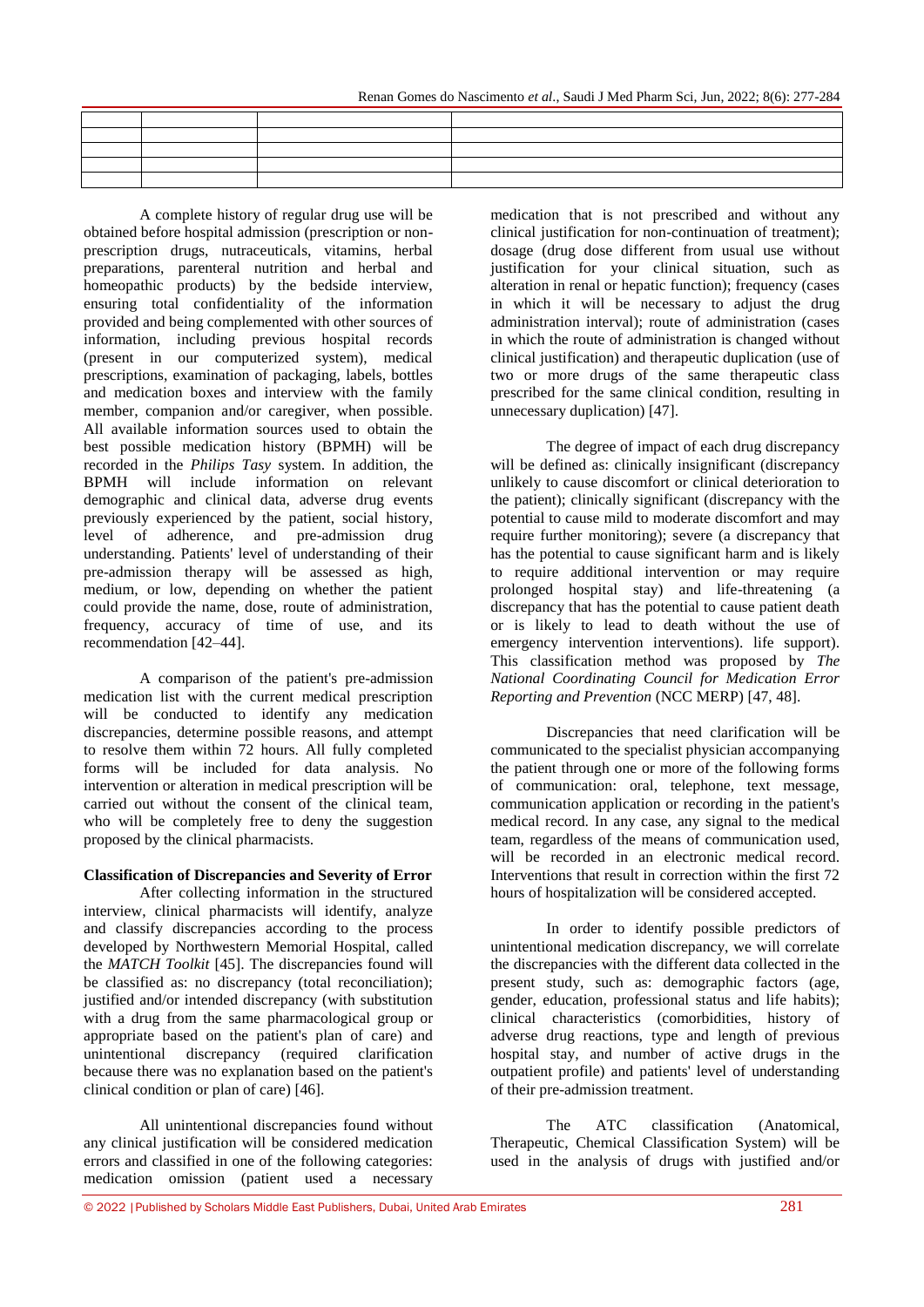intended discrepancy and unintentional discrepancy, with the list of molecules included in each group [49].

### **Statistical Methods**

All data will be tabulated in an Excel spreadsheet and descriptive statistics will be used to analyze the characteristics of patients and the data collected. The following tests will be used for parametric data: Student's t test for continuous variables in independent samples and chi-square test for categorical variables. For non-parametric data, the Mann-Whitney test will be used for continuous variables in independent samples. The significance threshold will be 0.05, except for multiple comparisons performed using Bonferroni correction.

Risk factors for drug discrepancy will be analyzed with Pearson's correlation tests for parametric variables and with Spearman's correlation tests for nonparametric variables. Correlations will be calculated between the number of discrepancies and the following variables: age, sex, number of comorbidities, allergy and number of pre-admission medications. Only values with strong correlations will be reported (r≤0.6 or  $r > 0.6$ ).

As this is a pilot study, we did not calculate our sample with a small margin for maximum estimation error. Therefore, our sample size was estimated at 385 patients, considering a 95% confidence interval (CI) and a 5% margin of error.

All analyzes will be performed using SPSS version 22.0.1 (Statistical Package for the Social Sciences IBM, Inc. Boston, MA, USA), a software for statistical computing and graphics [50].

# **DISCUSSION**

Recent studies have shown that drug reconciliation programs led by clinical pharmacists is a promising strategy for safe patient transitions [51, 52]. The American Society of Health-System Pharmacy (ASHP), for example, recommends that clinical pharmacists not only design and manage patientcentered medication reconciliation processes, but also provide education to patients, families and caregivers, advocate for patients on its integral pharmacotherapy and oversee the development of internal policies and protocols for patient safety practice and standardized workflows [38, 53].

Therefore, our hypothesis is that obtaining, verifying and documenting an accurate list of medications used by the patient prior to hospitalization, conducted by a clinical pharmacist, can reduce medication errors and, consequently, the costs associated with these events. In addition, this study will contribute to the knowledge base, providing more evidence of the importance of medication reconciliation to improve patient safety, even though it is an activity that requires inexpensive financial resources.

**Approval by the research ethics committee:** Approval by the Research Ethics Committee: This project is in the final phase of evaluation by the Institutional Human Research Ethics Committee. Data from this study will be disseminated to researchers, clinicians, health managers and multidisciplinary health teams in scientific presentations, conferences and scientific articles.

**Informed consent:** We will obtain consent from all participants who will be recruited into our study.

**Conflict of interest:** The authors declare that there is no conflict of interest in this project.

## **REFERENCES**

- 1. Aísa, R., Clemente, J., & Pueyo F. (2014). The influence of (public) health expenditure on longevity. *International Journal of Public Health*, 867–875.
- 2. Raghupathi, V., & Raghupathi, W. (2020). Healthcare Expenditure and Economic Performance: Insights from the United States Data. *Frontiers in Public Health*, 1–15.
- 3. Rudmik, L., & Drummond, M. (2013). Health economic evaluation: Important principles and methodology. *Laryngoscope*, 1341–1347.
- 4. Card, A. J. (2014). Patient safety: This is public health. *Journal of healthcare risk management*, 6– 12.
- 5. Raeisi, A., Rarani, M. A., & Soltani, F. (2019). Challenges of patient handover process in healthcare services: A systematic review. *Journal of Education and Health Promotion*, 1–6.
- 6. Moran, J., & Scanlon, D. (2013). Slow Progress on Meeting Hospital Safety Standards: Learning from The Leapfrog Group"s Efforts. *Health Affairs*, 27– 35.
- 7. Aronson, J. K. (2009). Medication errors: Definitions and classification. *British Journal of Clinical Pharmacology*, 599–604.
- 8. Bari, A., Khan, R. A., & Rathore, A. W. (2016). Medical errors; causes, consequences, emotional response and resulting behavioral change. *Pakistan Journal of Medical Sciences*, 523–528.
- 9. Rasool, M. F., Rehman, A., Imran, I., Abbas, S., Shah, S., Abbas, G., … & Hayat, K. (2020). Risk Factors Associated with Medication Errors Among Patients Suffering from Chronic Disorders. *Frontiers in Public Health*, 1–7.
- 10. Aitken, M., & Gorokhovich, L. (2012). Advancing the responsible use of medicines: Applying levers for change. *Institute for Healthcare Informatics*, 1– 220.
- 11. Silvestre, C. C., Santos, L. M. C., de Oliveira-Filho, A. D., & de Lyra, D. P. (2017). "What is not written does not exist': the importance of proper

© 2022 |Published by Scholars Middle East Publishers, Dubai, United Arab Emirates 282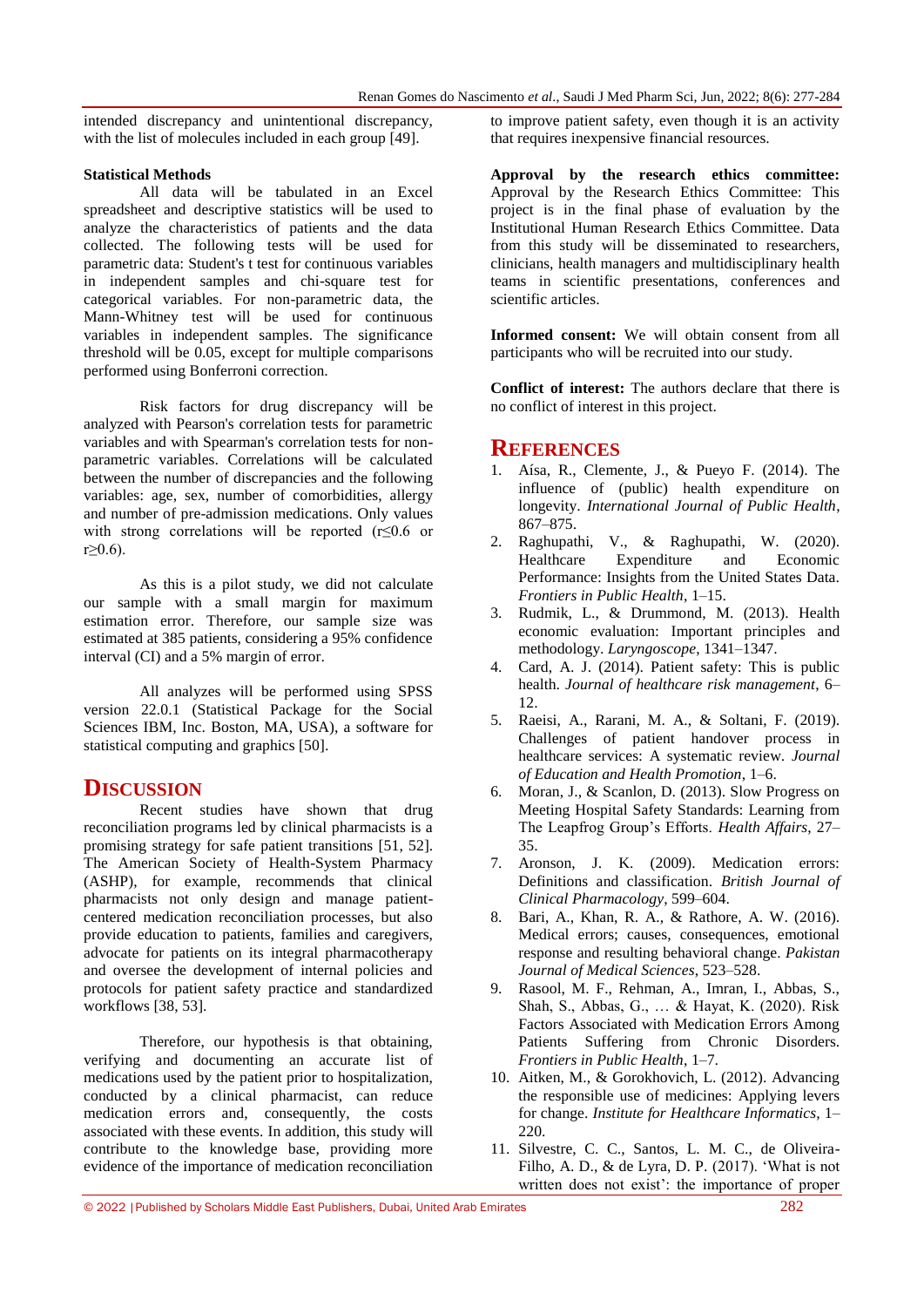documentation of medication use history. *International Journal of Clinical Pharmacy*, *39*(5), 985-988.

- 12. Vira, T., Colquhoun, M., & Etchells, E. (2006). Reconcilable differences: Correcting medication errors at hospital admission and discharge. *Quality and Safety in Health Care*, 122–126.
- 13. Cheema, E., Alhomoud, F. K., Kinsara, A. S. A. D., Alsiddik, J., Barnawi, M. H., Al-Muwallad, M. A., ... & Mohamed, M. M. (2018). The impact of pharmacists-led medicines reconciliation on healthcare outcomes in secondary care: A systematic review and meta-analysis of randomized controlled trials. *PLoS One*, *13*(3), e0193510.
- 14. Kwan, J. L., Lo, L., Sampson, M., & Shojania, K. G. (2013). Medication reconciliation during transitions of care as a patient safety strategy: a systematic review. *Annals of internal medicine*, *158*(5\_Part\_2), 397-403.
- 15. Redmond, P., Grimes, T. C., McDonnell, R., Boland, F., Hughes, C., & Fahey, T. (2018). Impact of medication reconciliation for improving transitions of care. *Cochrane Database of Systematic Reviews*, (8), 1-127.
- 16. Anderson, L. J., Schnipper, J. L., Nuckols, T. K., Shane, R., Le M. M., Robbins, K., … & Sarkisian, C. (2019). Effect of medication reconciliation interventions on outcomes: A systematic overview of systematic reviews. *American Journal of Health-System Pharmacy,* 2028–2040.
- 17. Guisado-Gil, A. B., Mejías-Trueba, M., Alfaro-Lara, E. R., Sánchez-Hidalgo, M., Ramírez-Duque, N., & Santos-Rubio, M. D. (2020). Impact of medication reconciliation on health outcomes: An overview of systematic reviews. *Research in Social and Administrative Pharmacy*, *16*(8), 995-1002.
- 18. Flanagan, N. (2018). Medication Reconciliation: A Necessary Process for Patient Safety. *Caring for the Ages*, 14–25.
- 19. Mueller, S. K., Sponsler, K. C., Kripalani, S., & Schnipper, J. L. (2012). Hospital-based medication reconciliation practices: a systematic review. *Archives of internal medicine*, *172*(14), 1057-1069.
- 20. Wanbon R., Lyder C., Villeneuve E., Shalansky S., Manuel L. & Harding M. (2015). Medication Reconciliation Practices in Canadian Emergency Departments: A National Survey. Can J Hosp Pharm, 202–209.
- 21. Mendes, A. E., Lombardi, N. F., Andrzejevski, V. S., Frandoloso, G., Correr, C. J., & Carvalho, M. (2016). Medication reconciliation at patient admission: a randomized controlled trial. *Pharmacy Practice (Granada)*, *14*(1), 1-7.
- 22. Petrov, K., Varadarajan, R., Healy, M., Darvish, E., & Cowden, C. (2018). Improving medication history at admission utilizing pharmacy students and technicians: a pharmacy-driven improvement initiative. *Pharmacy and Therapeutics*, *43*(11), 676-684.
- 23. Tam, V. C., Knowles, S. R., Cornish, P. L., Fine, N., Marchesano, R., & Etchells, E. E. (2005). Frequency, type and clinical importance of medication history errors at admission to hospital: a systematic review. *Cmaj*, *173*(5), 510-515.
- 24. Chhabra, P. T., Rattinger, G. B., Dutcher, S. K., Hare, M. E., Parsons, K. L., & Zuckerman, I. H. (2012). Medication reconciliation during the transition to and from long-term care settings: A systematic review. *Research in Social and Administrative Pharmacy,* 60–75.
- 25. Geurts, M. M., van der Flier, M., de Vries-Bots, A., Brink-van der Wal, T. I., & de Gier, J. J. (2013). Medication reconciliation to solve discrepancies in discharge documents after discharge from the hospital. *International journal of clinical pharmacy*, *35*(4), 600-607.
- 26. Spalla, L. D. R., & Castilho, S. R. D. (2016). Medication reconciliation as a strategy for preventing medication errors. *Brazilian Journal of Pharmaceutical Sciences*, *52*, 143-150.
- 27. Contreras Rey, M. B., Prados, Y. A., & Gómez, E. S. (2016). Analysis of the medication reconciliation process conducted at hospital admission. *Farmacia Hospitalaria*, 4246–4259.
- 28. Karaoui, L. R., Chamoun, N., Fakhir, J., Abi Ghanem, W., Droubi, S., Diab Marzouk, A. R., ... & Ramia, E. (2019). Impact of pharmacy-led medication reconciliation on admission to internal medicine service: experience in two tertiary care teaching hospitals. *BMC Health Services Research*, 1–9.
- 29. Lee, A., Varma, A., Boro, M., & Korman, N. (2014). Value of Pharmacist Medication Interviews on Optimizing the Electronic Medication Reconciliation Process. *Hospital Pharmacy*, 530– 538.
- 30. Al-Hashar, A., Al-Zakwani, I., Eriksson, T., & Al Za"abi, M. (2017). Whose responsibility is medication reconciliation: Physicians, pharmacists or nurses? A survey in an academic tertiary care hospital. *Saudi Pharmaceutical Journal*, 52–58.
- 31. Pevnick, J., Shena, R., & Schnipper, J. (2016). The problem with medication reconciliation. *BMJ Quality & Safety*, 726–730.
- 32. Lee Hartridge, C., Corbett, K., Vittinghoff, E., & Auerbach, A. (2015). "Whose job is it, really?" physicians', nurses', and pharmacists' perspectives on completing inpatient medication reconciliation. *Journal of Hospital Medicine*, 1–6.
- 33. Patel, E., Pevnick, J. M., & Kennelty, K. A. (2019). Pharmacists and medication reconciliation: a review of recent literature. *Integrated Pharmacy Research and Practice*, 39–45.
- 34. Volpi, E., Giannelli, A., Toccafondi, G., Baroni, M., Tonazzini, S., Alduini, S., ... & Emdin, M. (2017). Medication Reconciliation During Hospitalization and in Hospital-Home Interface: An Observational Retrospective Study. *Journal of patient safety,* 1–6.

<sup>© 2022</sup> |Published by Scholars Middle East Publishers, Dubai, United Arab Emirates 283